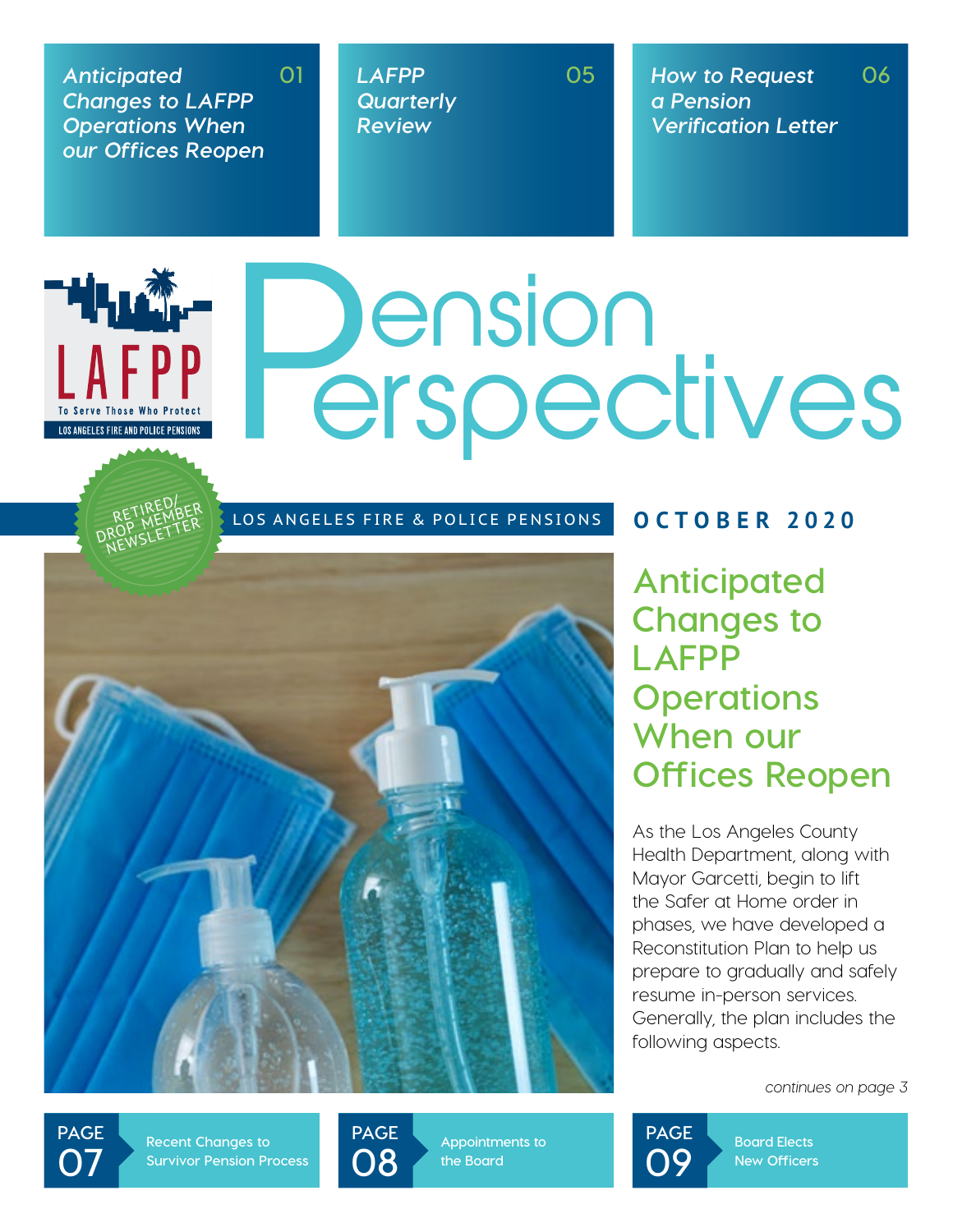# General Manager's Message



**Welcome to the 2020 Fall edition of Pension Perspectives.** 

**What a year it has been. We are ten months into the year, living and doing business in ways we never thought possible. Although we live with much uncertainty, we continue serving you, our members, with the highest level of service and integrity. Our focus** 

**remains on administering your pension benefits even as we have implemented changes to our service delivery due to the COVID-19 crisis. We are still available to serve your pension-related needs.**

**I am pleased to announce that as of August 4, 2020, the Fund's total assets once again reached an unaudited market value in excess of \$25 billion. The rebound in the Plan's assets is attributed to the strong recovery of the equity markets and the City's annual contribution payment in July 2020.** 

**You should also be assured that the Board and staff continually monitor your pension fund, which is invested for the long term. No matter the short-term market volatility, which is expected, there is a strategic asset allocation plan in place with ongoing adjustments to cope with these periodic fluctuations. This has proven to be the best safeguard to ensure the continued strength of LAFPP to pay retirement benefits.**

**I encourage members to periodically visit our website in order to stay up to date on the latest news concerning your pension fund. In addition, staff have posted several new informational videos and other educational materials for members to learn more about their benefits.** 

**Thank you all for your continued support as we continue to navigate these unprecedented times. Should you have any questions, please contact us at (213) 279-3000.**

**Respectfully, Ray Ciranna General Manager** 

# *Inside this issue*

| 01 | ANTICIPATED CHANGES TO LAFPP<br>OPERATIONS WHEN OUR OFFICES REOPEN |
|----|--------------------------------------------------------------------|
| 05 | <b>LAFPP QUARTERLY REVIEW</b>                                      |
| 06 | HOW TO REQUEST A PENSION<br><b>VERIFICATION LETTER</b>             |
| 06 | <b>NEW MYLAFPP HELPDESK</b>                                        |
| 07 | RECENT CHANGES TO SURVIVOR<br><b>PENSION PROCESS</b>               |
| 08 | APPOINTMENTS TO THE BOARD                                          |
| 08 | <b>BOARD DIRECTORY</b>                                             |
| 09 | <b>BOARD ELECTS NEW OFFICERS</b>                                   |
| 11 | CONTACT INFORMATION & MORE                                         |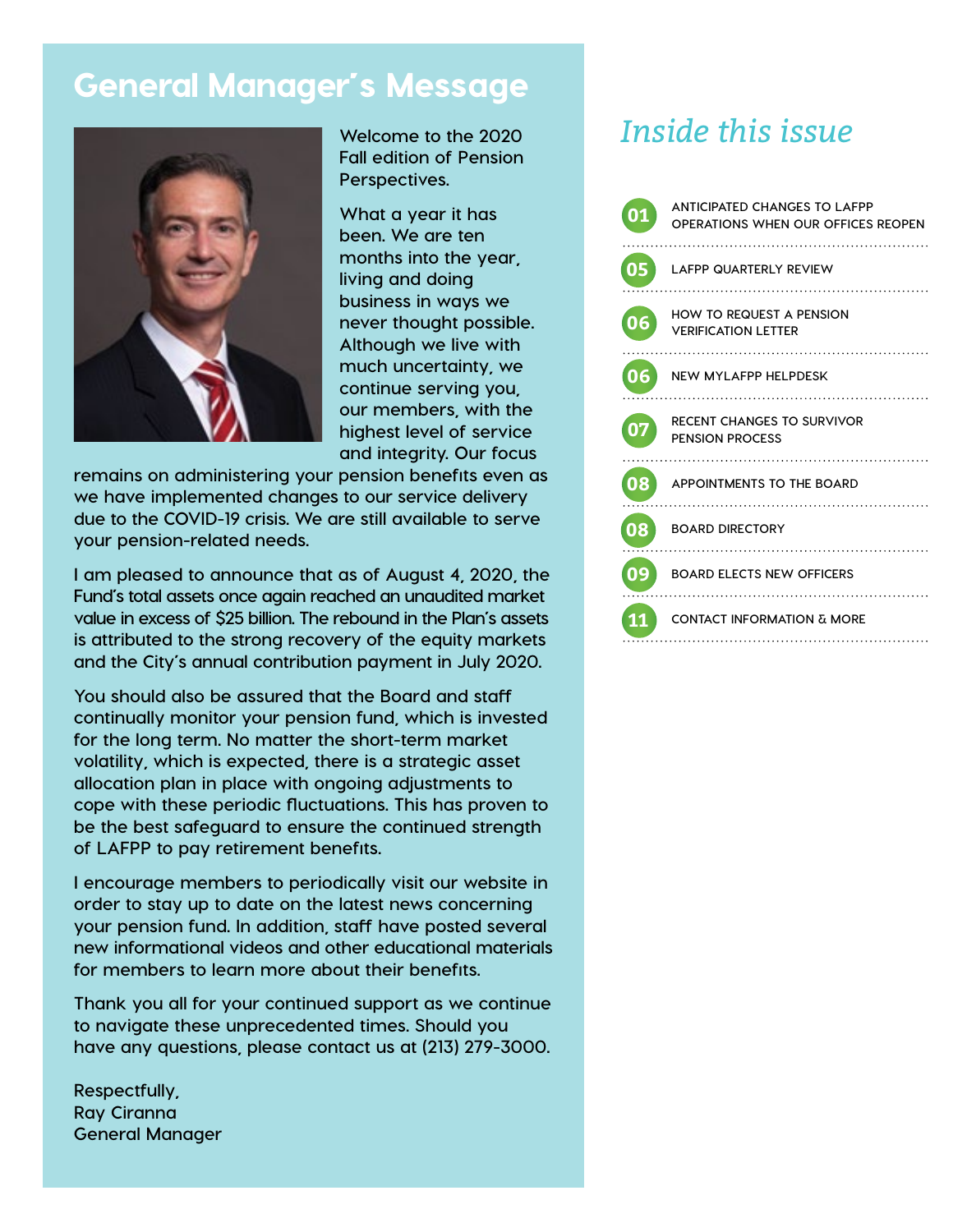# **Anticipated Changes to LAFPP Operations When our Offices Reopen** *continued from page 1*





- Prescheduled appointments for all visitors\*
- Masks must be worn during 1-on-1 conversations with others and in all common areas
- Maintain physical distancing of at least 6 feet or more

# **Occupancy requirements for the building and office**

Limiting the number of visitors and staff

# **Health & Safety**

- Regular cleaning and disinfecting
- General hygiene hand washing, cough and sneeze etiquette

## **Training for staff**

- COVID-19, symptoms, and how to prevent its spread
- City procedures/policies for preventing the spread of COVID-19
- Safe work practices

**\*Please note that we are still servicing members via telephone and virtually. In-person visits are still not available at the time of this writing. However, prescheduled visits will resume when we can ensure the safety of you and our staff.**

It is our priority to provide a safe and healthy workplace for employees, members and other visitors. We will continue to provide you with updates on the gradual reopening of the LAFPP office.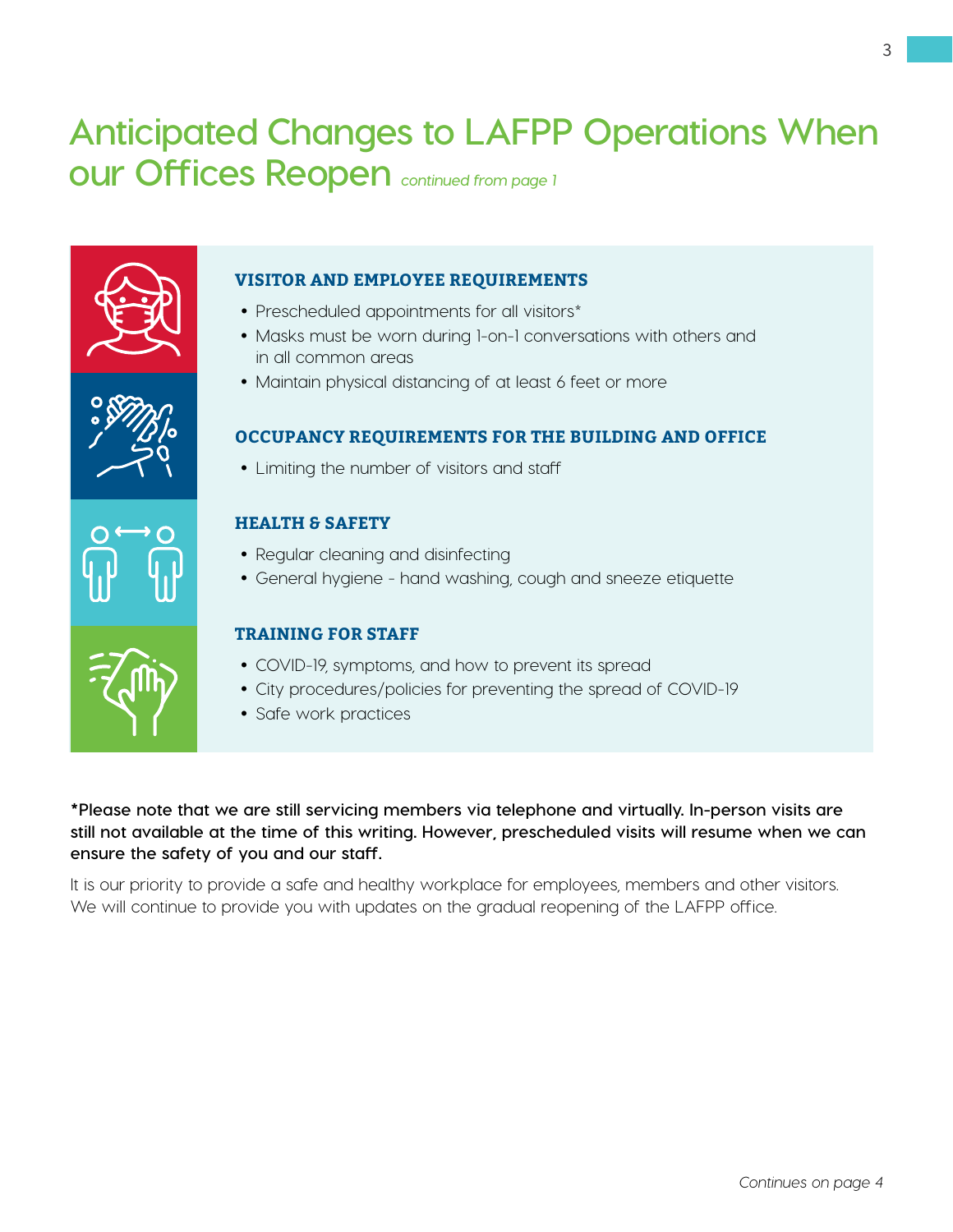# **Anticipated Changes to LAFPP Operations When our Offices Reopen** *continued from page 3*



# **ESSENTIAL SERVICES CONTINUE**

The majority of our staff continues to work remotely to provide you the essential services:

- **1. Retirement Counseling** Remote counseling is available for DROP Entry/Exits. You may elect a video conference when you schedule your appointment. For more information, visit our COVID-19 Response page at [https://www.lafpp.com/covid-19-response.](https://www.lafpp.com/covid-19-response)
- **2. Board meetings** The Board of Fire and Police Pension Commissioners meetings will continue as scheduled and be conducted via telephone. For the latest agenda, instructions for public comments, or to livestream from the website, visit the Board Meetings Page at https://www.lafpp.com/meetings.

# **MyLAFPP Services**

The following services and transactions can be conducted online using MyLAFPP. To access MyLAFPP, go to www.lafpp.com/MyLAFPP.

## **Retired Members**

- View monthly pension payment information
- Address Changes
- Direct Deposit start or change
- Tax Withholding Changes
- View 1099-R tax form

#### **DROP Members**

- View monthly DROP balance
- DROP Exit Estimates
- View Semi-Annual DROP **Statements**
- View beneficiaries
- Request DROP Exit appointment

#### **LAFPP.com**

View benefit information and download forms from our website.

- Current news and events, and MyLAFPP Login on the homepage
- View services by Active or Retired membership
- Download forms can be submitted by email or fax
- View a list of LAFPP services and contacts

In addition to the above online services, we encourage you to call our offices during our regular business hours of 7:30 AM – 4:30 PM, should you have any questions or need assistance. Our main office number is (213) 279-3000 or toll-free (844) 88-LAFPP. When you call our main office number, please select a section and leave a message. Your call will be returned as soon as possible, usually within the hour during our regular business hours. You may also send an email to [Pensions@lafpp.com.](mailto:Pensions%40lafpp.com.?subject=)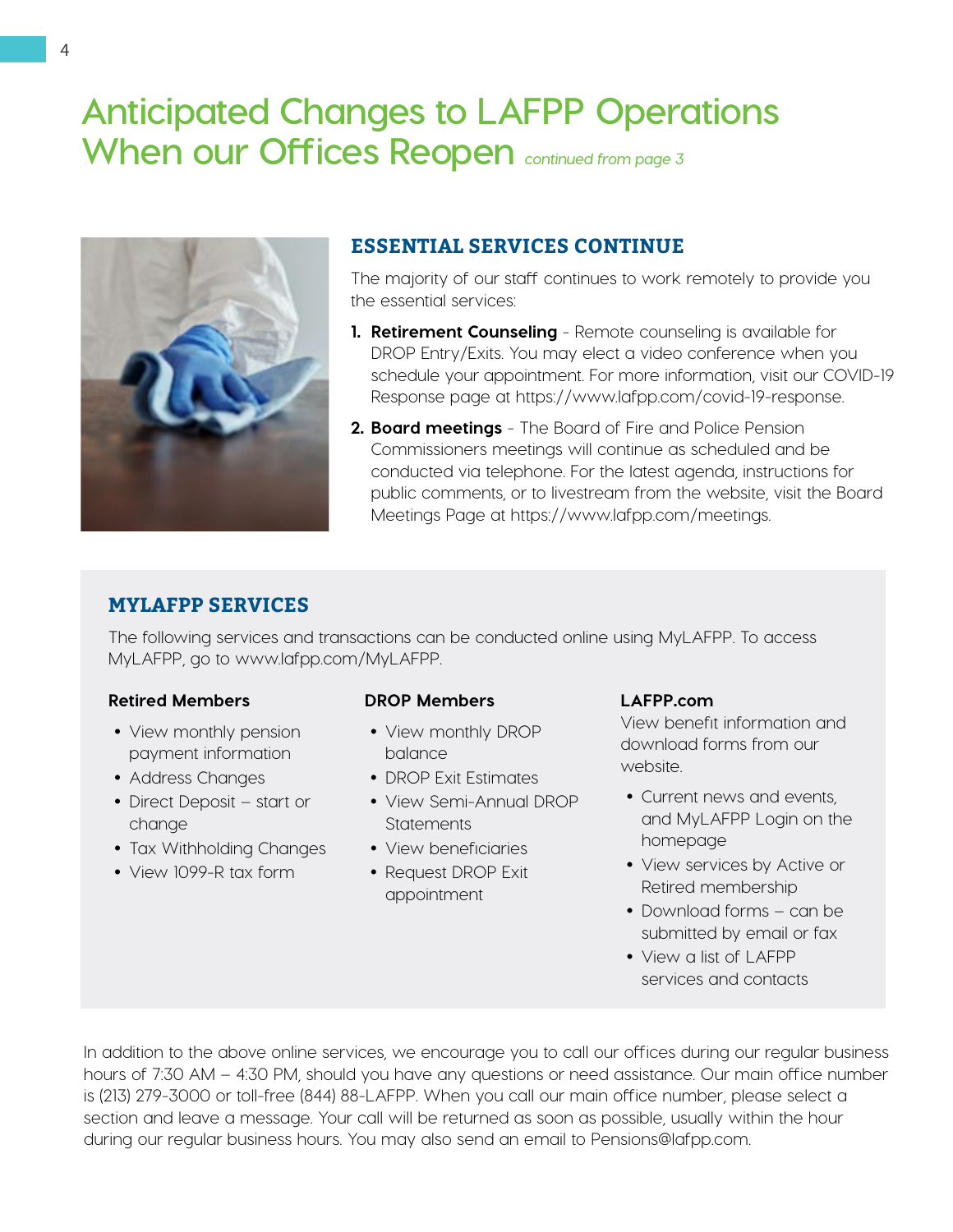# **L A FPP Q UA R T E RLY R E V I E W**



# **drop program**

| Total Entries FY thru 6/30/2020   | 184   |
|-----------------------------------|-------|
| Fire                              | 16    |
| Police                            | 168   |
| <b>Harbor Port Police</b>         |       |
| <b>Airport Police</b>             |       |
| Total Exits FY thru 6/30/2020     | 364   |
| Fire                              | 102   |
| Police                            | 262   |
| Harbor Port Police                |       |
| <b>Airport Police</b>             |       |
| <b>Total Current Participants</b> | 1,485 |

# **Membership**

| <b>Total Membership</b>                | 26.557 |
|----------------------------------------|--------|
| <b>Active Members (including DROP)</b> | 13,210 |
| Service Pensioners                     | 9,086  |
| <b>Disability Pensioners</b>           | 1,774  |
| Qualified Survivors                    | 2,487  |

*\*This information is unaudited.*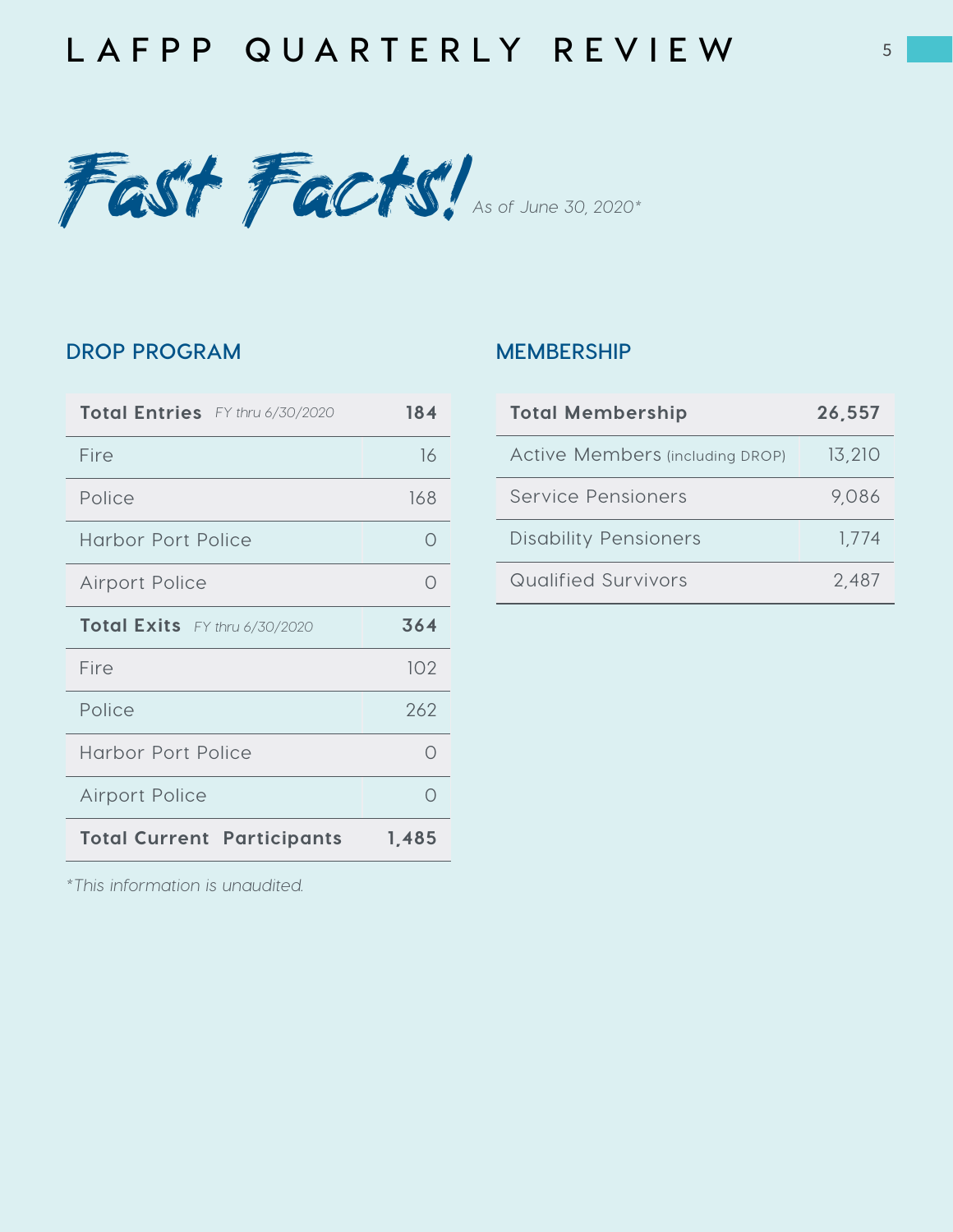# **HOW TO REQUEST A PENSION VERIFICATION LETTER**

If you need to provide income verification to your financial institution (e.g., for a mortgage or personal loan), you may request a *Pension Verification Letter* via your member online portal, MyLAFPP.

To submit a request, simply log on to your *MyLAFPP* account and follow these steps:

- 1. Select "Retiree Benefits"
- 2. Click "Pension Verification Letter"
- 3. Enter personal information and click "Submit"

If you prefer to request your Pension Verification Letter in writing, please download the P*ension Verification Letter Request Form* from<https://www.lafpp.com/post/retired-member-forms>, scan the form and e-mail it to [rs@lafpp.com](mailto:rs%40lafpp.com?subject=).



For questions, please contact the Retirement Services Section at (213) 279-3125 or (844) 88-LAFPP, ext. 93125.

# **NEW MyLAFPP HELPDESK**

**A new** MyLAFPP Helpdesk **is now available to Active, DROP, Retired members and their beneficiaries at www.lafpp.com. The** MyLAFPP Helpdesk **provides How-To instructions to navigate through your member online portal, MyLAFPP.** 

 **MyLAFPP Helpdesk offers How-To:**

- **Register to MyLAFPP**
- 
- **Update your Tax Withholding**
- **Update your Mailing Addresses**
- **Recover your Username**
- **Reset your Password Download Form 1099-R**
- **To view the Helpdesk, please visit the Helpdesk page under the Toolkit page <https://www.lafpp.com/mylafpp-helpdesk>.**

**For questions, please contact the Communications & Education Section at [cspsection@lafpp.com](mailto:cspsection%40lafpp.com?subject=) or by calling (213) 279-3155. Please leave your full name and a call back number. Staff will contact you within the hour during our regular business hours.**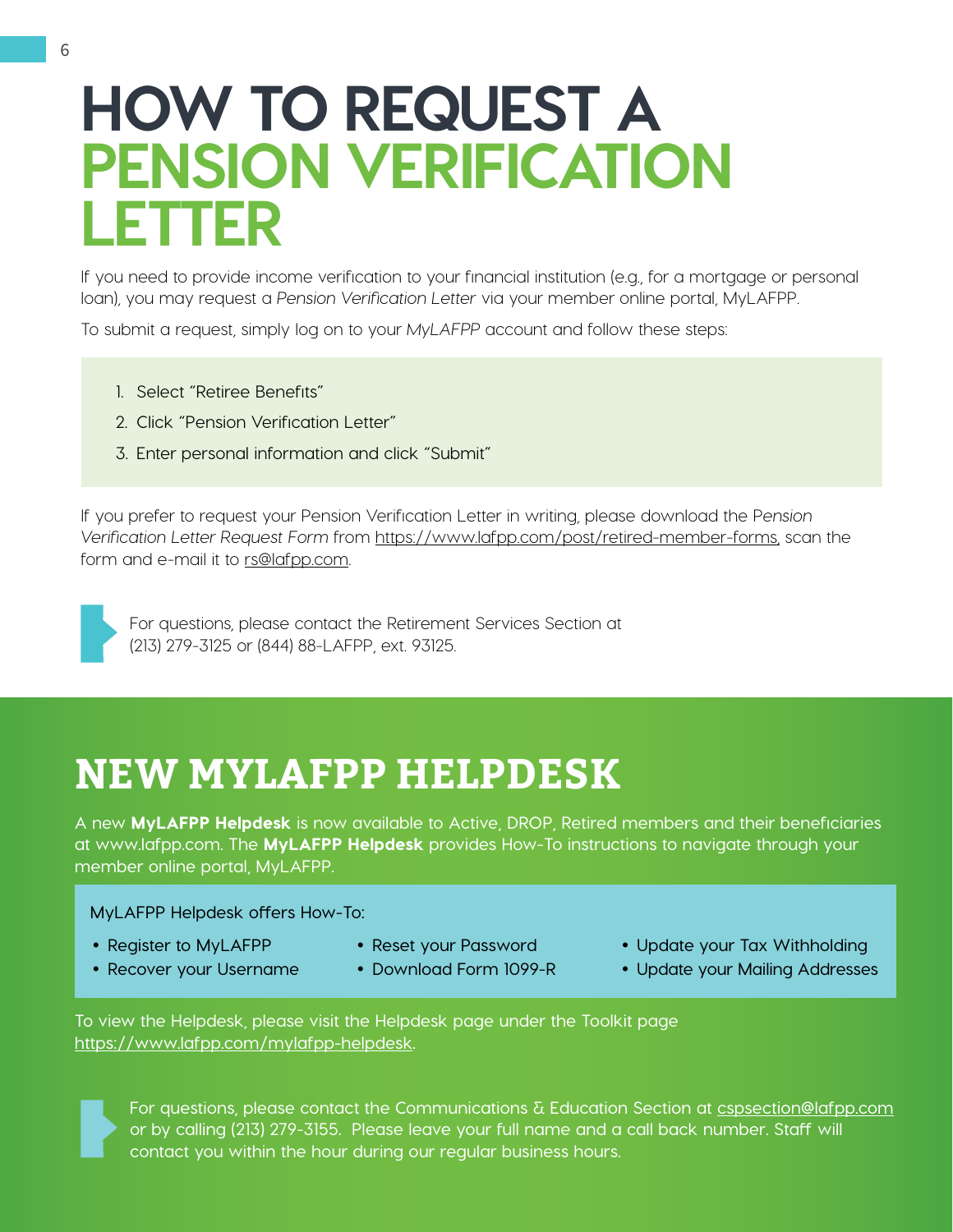# **RECENT CHANGES TO SURVIVOR PENSION PROCESS**



**LAFPP has recently made changes to the way Qualified Survivors (spouse or domestic partner) of recently deceased members receive their survivor pension benefits. These changes allow the Qualified Survivor to be paid more quickly and hopefully decrease any financial hardship that might otherwise occur.** 

**Obtaining an official death certificate can take up to 8 weeks. In order to expedite the process of adding the Qualified Survivor to the pension roll, LAFPP will now accept a letter from the attending physician/hospital or funeral home/mortuary, while the retired member's death certificate is pending. An official death certificate will still need to be provided within 60 days of the date of death in order to continue the Qualified Survivor's benefits.**

**In addition, we have also modified the process for paying the retired member's final pension check. Prior to the changes, when a retired member died, their last pension check was usually reversed/stop payment issued until we received all the required forms and documentation from the Qualified Survivor. This would often result in the** 

**Qualified Survivor not receiving any income for a period of up to two months while their survivor pension application was being processed. Under LAFPP's new process, it is now possible for the Qualified Survivor to receive the retired member's last check in full. Since the retired member is only entitled to his/her monthly pension for the number of days they were alive in the month, LAFPP is required to collect the portion of the pension equivalent to the remaining number of days in the month. This is what is referred to as a "pension overpayment."**

**LAFPP now provides the Qualified Survivor with the option to complete and sign an Overpayment Collection Consent Form. This form gives the department permission to deduct the overpayment from the Qualified Survivor's first pension check, as well as avoids the department having to reverse/stop payment on the retired member's last check. We recommend that you make arrangements to keep the deceased member's bank account open, as banks will sometimes reject the retired member's last pension payment if they are aware the member is deceased.**

**A Future Overpayment Collection Consent Form is also available to retired members and their spouse/domestic partner who wish to provide an advance authorization for LAFPP to collect any pension overpayments made to the retiree from their spouse's/domestic partner's future benefits. To obtain a copy of this form, or if you have additional questions, please email Retirement Services at [rs@lafpp.com](mailto:rs%40lafpp.com?subject=) or call (213) 279-3125.**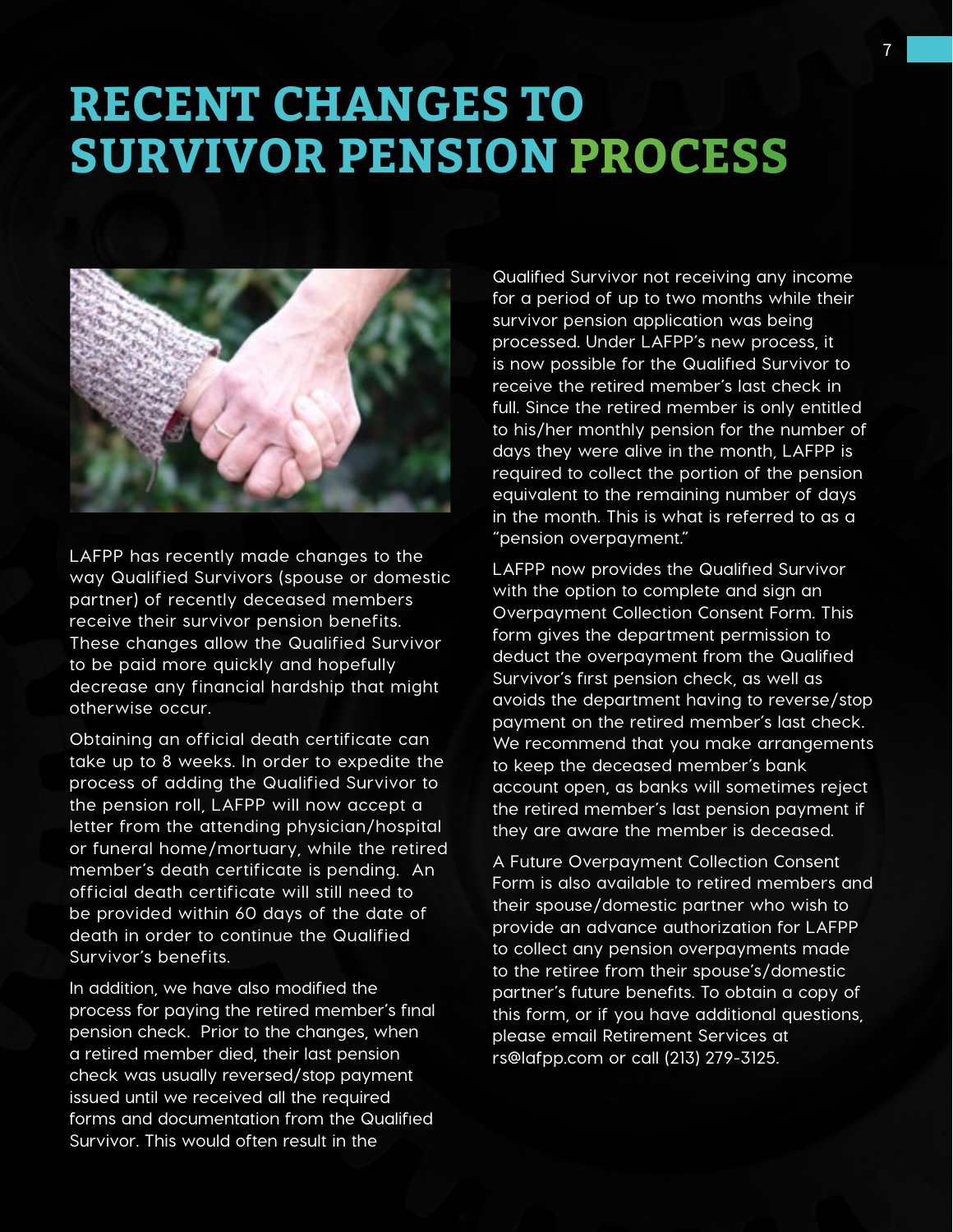# **Appointments to the Board**



Effective July 1, 2020, Commissioner Adam<br>Nathanson was re-appointed by Mayor Er<br>Garcetti and confirmed by the City Counci Nathanson was re-appointed by Mayor Eric Garcetti and confirmed by the City Council to serve a new five-year term ending June 30, 2025. Commissioner Nathanson was first appointed to the Board of Fire and Police Pensions in May 2015 to serve the unexpired term of a former Commissioner and served as the Board President for a one-year term ending July 2020.

Congratulations on your re-appointment Commissioner Nathanson and thank you for your continued service!

Additional information on all Commissioners may be found on our website at: <https://www.lafpp.com/commissioners>.

# **bo a rd dir e ctory**

**The Board consists of nine members: five members appointed by the Mayor and confirmed by the City Council and four members elected by active and retired Plan members. In governing the System, the Board is committed to acting in strict accordance with its fiduciary duties, including those of prudence, loyalty and care.** 

**Brian Pendleton, PRESIDENT** Appointed by the Mayor **Account Account Appointed** by the Mayor

#### COMMISSIONER APPOINTED/ELECTED TERM EXPIRATION

**Kenneth E. Buzzell, vice PRESIDENT** Elected by Retired Fire Members June 30, 2025 **Corinne T. Babcock Appointed by the Mayor** June 30, 2024 Adam Nathanson **Appointed by the Mayor** June 30, 2025 **Ruben Navarro Elected by Active Fire Members** June 30, 2022 **Pedram Salimpour, MD** Appointed by the Mayor June 30, 2022 **Belinda M. Vega Appointed by the Mayor** June 30, 2021 Paul M. Weber **Elected by Active Police Members** June 30, 2025 **Garrett W. Zimmon** Elected by Retired Police Members June 30, 2024

**For additional Board information, please visit [www.lafpp.com/board.](http://www.lafpp.com/board)**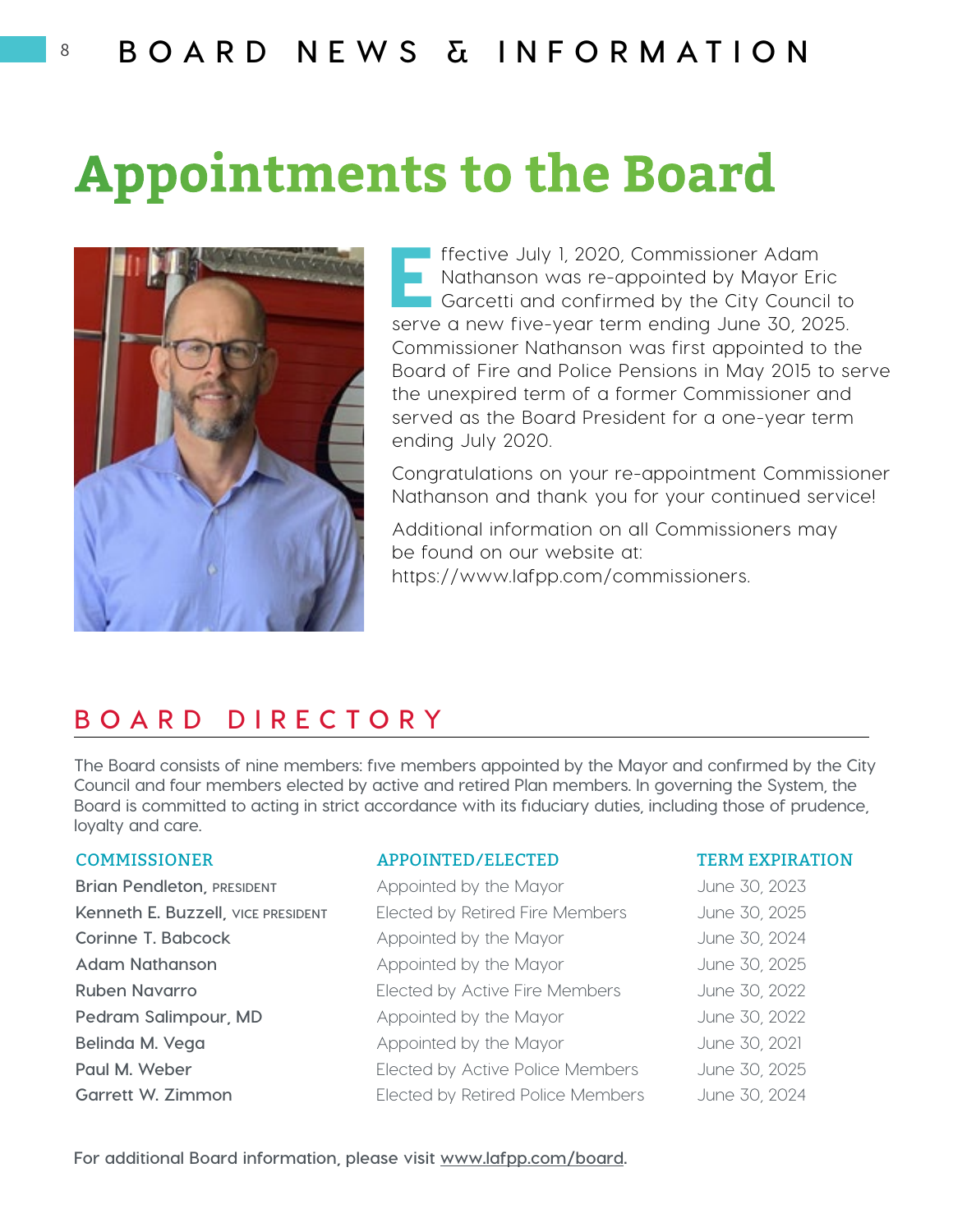# **Board Elects New Officers**



# The Board of Fire and Police Pension Commissioners Elects New Officers

Each year in July, the Board of Fire and Police Pension Commissioners elects its Officers of the Board to serve one-year terms. On July 16, 2020, the Board elected Brian Pendleton as President and Ken Buzzell as Vice President.

As President, Commissioner Pendleton will exercise the following duties:

- Approve the Board agenda; preside at all Board meetings, ensuring that meetings are conducted in an efficient manner and in accordance with the City Charter and Administrative Code, applicable public meeting laws, and relevant Board policies;
- Determine who will act as spokesperson for the System should the need arise; and,
- Approve the travel expenses incurred by the General Manager and the Board.

As Vice President, Commissioner Ken Buzzell will assume the duties of the Board President when the President is absent or if the President should delegate the Vice President to act. He will also assume the duties of the President if the President becomes unable to carry out his duties.

Congratulations to Commissioners Pendleton and Buzzell as they begin their new roles with the Board!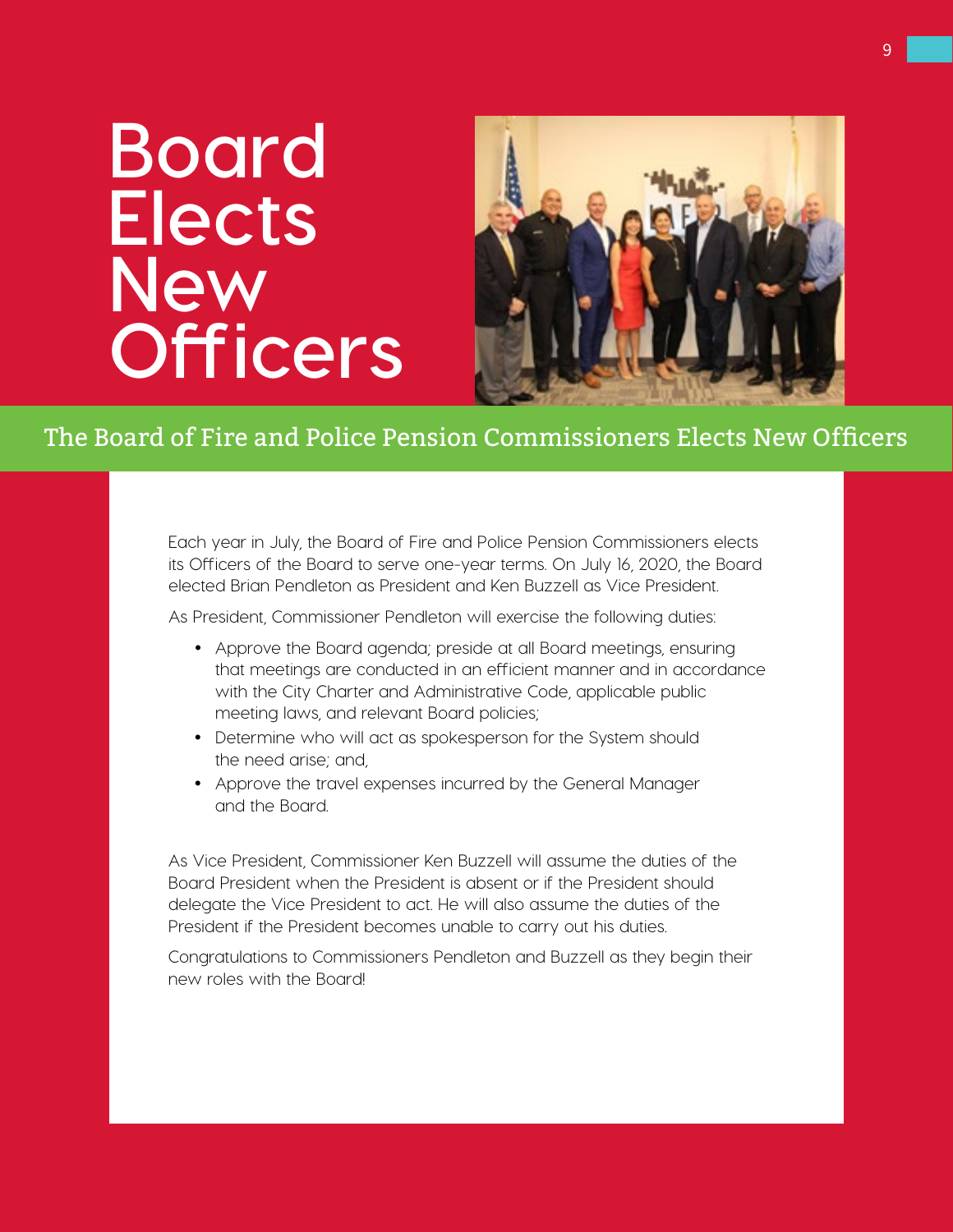# 2020 CALENDAR

# **Holiday Schedule**

November 11, 2020 Veterans Day<br>November 26 & 27, 2020 Thanksgiving Day November 26 & 27, 2020 Thanksgiving D<br>December 25, 2020 Christmas Day December 25, 2020

## **Board Meetings**

November 5 & 19 December 3 & 17

**Please check the** *Board of Commissioners* **section of lafpp.com for meeting information.** 

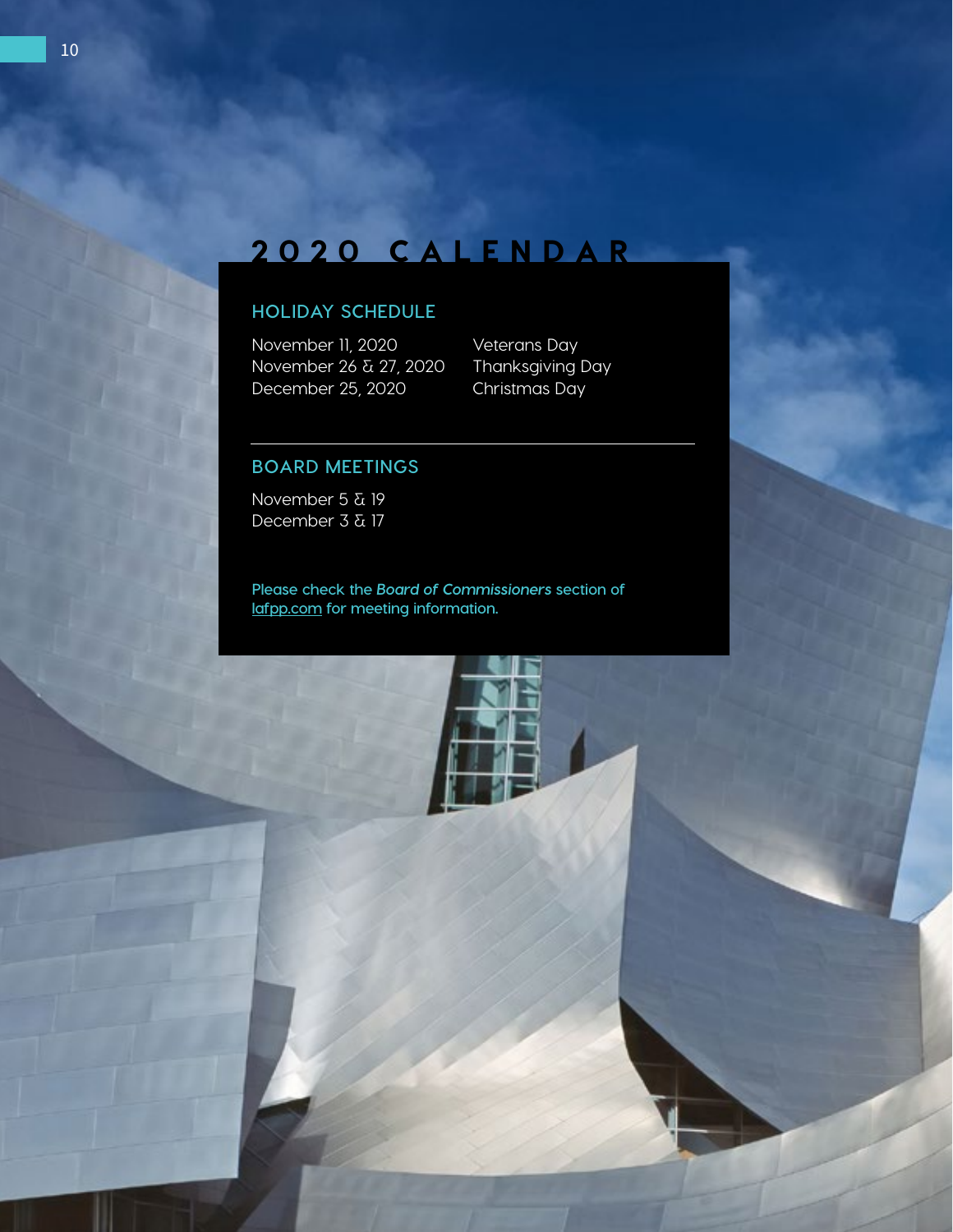# **cONTACT INFORMATION & MORE**

Our staff is available to assist you Monday through Friday (excluding City holidays) from 7:30 am to 4:30 pm PT. Please refer to the following information to contact us. When calling our toll-free number, (844) 88-LAFPP, please enter the extension number as detailed below.

# d epa r t me nt dir e ctory

#### **Accounting**

(213) 279-3040 (toll-free ext.: 93040) (213) 628-7782 (Fax) Email: **[accounting@lafpp.com](mailto:accounting%40lafpp.com?subject=)**

- Form 1099-R (current and prior tax years)
- Workers' Compensation Recapture (balances due, offset inquiries, etc.)

#### **Communications & Education**

(213) 279-3155 (toll-free ext.: 93155) (213) 628-7716 (Fax) Email: **[cspsection@lafpp.com](mailto:cspsection%40lafpp.com?subject=)**

- Annual Report
- *MyLAFPP*
- Newsletters
- Social Media (e.g., Facebook, Twitter)
- Website Updates

#### **Disability Pensions**

(213) 279-3165 (toll-free ext.: 93165) (213) 628-7782 (Fax) Email: **[disability@lafpp.com](mailto:disability%40lafpp.com?subject=)**

- Disability Pension Inquiries, Processing and Reviews
- Review of Dependent Children/Parent Qualifications

#### **DROP/Service Pensions**

(213) 279-3100 (toll-free ext.: 93100) (213) 628-7716 (Fax) Email: **[dropsp@lafpp.com](mailto:dropsp%40lafpp.com?subject=)**

- DROP Information on the Deferred Retirement Option Plan
	- DROP Entry/Exit Inquiries and Processing
	- DROP Member Beneficiary Designation
- Service and Deferred Pension Inquiries and Processing

### **Medical & Dental Benefits**

(213) 279-3115 (toll-free ext.: 93115) (213) 628-7782 (Fax) Email: **[mdb@lafpp.com](mailto:mdb%40lafpp.com?subject=)**

- Health and Dental Insurance Subsidies
- Health Insurance Premium Reimbursement Program
- Medicare Part B Reimbursement
- Year-to-Date Insurance Deduction Totals

#### **Retirement Services**

(213) 279-3125 (toll-free ext.: 93125) (213) 628-7716 (Fax) Email: **[rs@lafpp.com](mailto:rs%40lafpp.com?subject=)**

- Retired Member Records and Information
	- Change of Address
	- Cost of Living Adjustments
	- Direct Deposit
	- Pension Verification Letters (for home loans, etc.)
	- Tax Withholding
- Post-Retirement Marriage Dissolutions
- Retired Member and Qualified Survivor Deaths
- Survivor Benefit Purchases Post-Retirement Marriages/Domestic Partnerships
- Survivor Pensions

# CONTACT US

| <b>Address</b>   | 701 East 3rd Street                               |
|------------------|---------------------------------------------------|
|                  | Suite 200                                         |
|                  | Los Angeles, CA 90013                             |
|                  | Business Hours 7:30 AM - 4:30 PM, Monday - Friday |
| Main             | (213) 279-3000                                    |
| Fax              | $(213)$ 628-7716                                  |
| <b>Toll Free</b> | (844) 88-LAFPP (52377)                            |
| TDD              | (213) 628-7713                                    |
| Email            | pensions@lafpp.com                                |
| Website          | www.lafpp.com                                     |